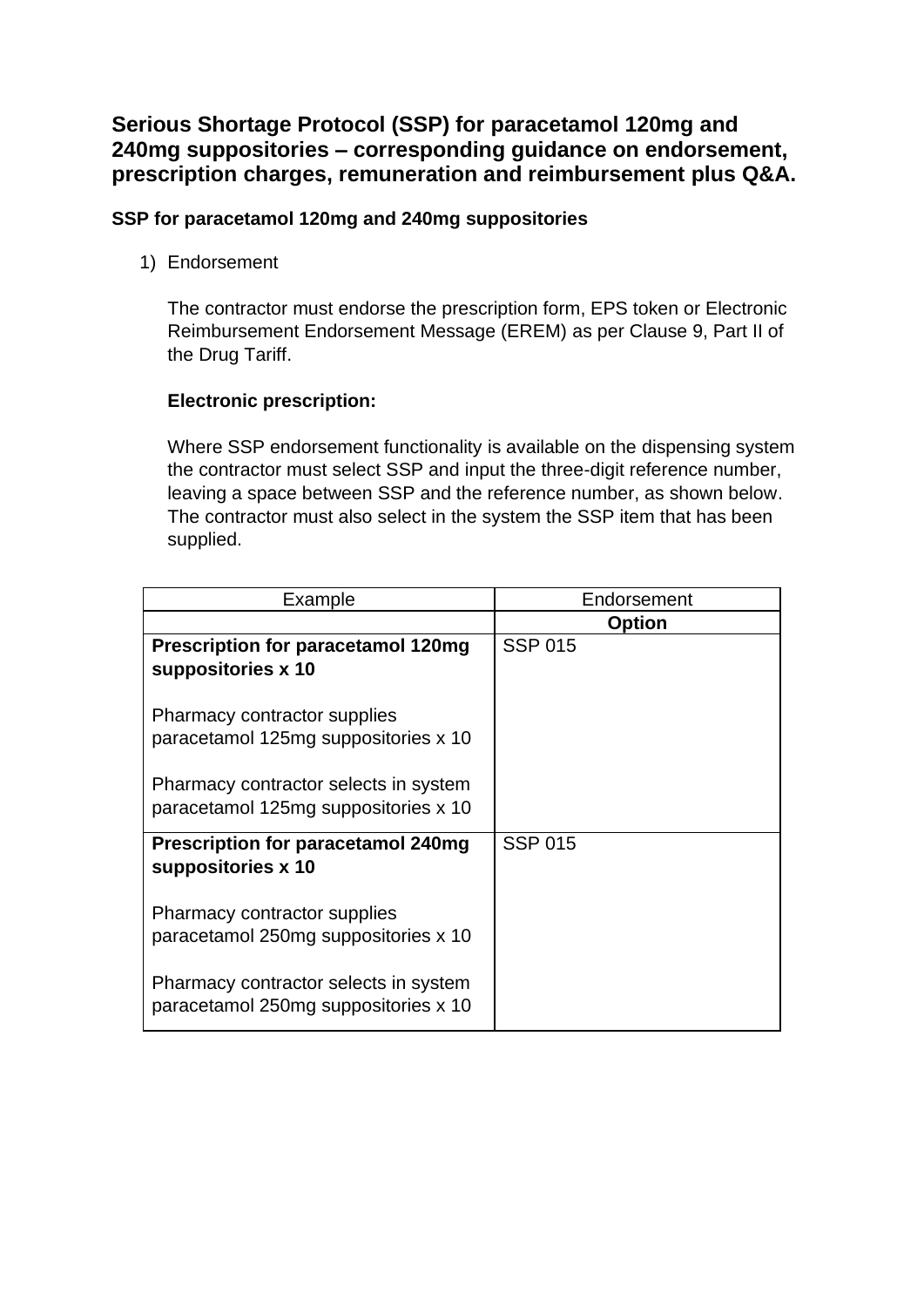# **Non-electronic prescription form:**

| Example                                   | Endorsement        |
|-------------------------------------------|--------------------|
|                                           | <b>Option</b>      |
| <b>Prescription for paracetamol 120mg</b> | <b>SSP 015</b>     |
| suppositories x 10                        |                    |
|                                           | Paracetamol 125mg  |
|                                           | suppositories x 10 |
| Pharmacy contractor supplies              |                    |
| paracetamol 125mg suppositories x 10      |                    |
| <b>Prescription for paracetamol 240mg</b> | <b>SSP 015</b>     |
| suppositories x 10                        |                    |
|                                           | Paracetamol 250mg  |
| Pharmacy contractor supplies              | suppositories x 10 |
| paracetamol 250mg suppositories x 10      |                    |
|                                           |                    |

# 2) Prescription charges

Pharmacy contractors must take one prescription levy. Only one prescription charge will be applicable for patients who are not exempt from prescription charges.

#### 3) Remuneration

Supply in accordance with the SSP will result in the following fees being paid to the contactor:

- One Single Activity Fee (£1.29)
- One SSP fee (£5.35)
- 4) Reimbursement

The supplied product in accordance with this SSP will be reimbursed as if it was dispensed against a prescription, i.e. in this instance contractors will be reimbursed the Part VIIIA reimbursement price for the paracetamol 125mg or 250mg suppositories. The reimbursement price will account for VAT payment.

# **Q&A**

# **Will the SSPs apply to cross-border prescriptions?**

Yes. Patients from Scotland, Wales or Northern Ireland who present their prescriptions for paracetamol 120mg or 240mg suppositories in England are eligible to receive an alternative supply under the terms of the SSP (only where pharmacists consider it appropriate to do so using their professional judgement).